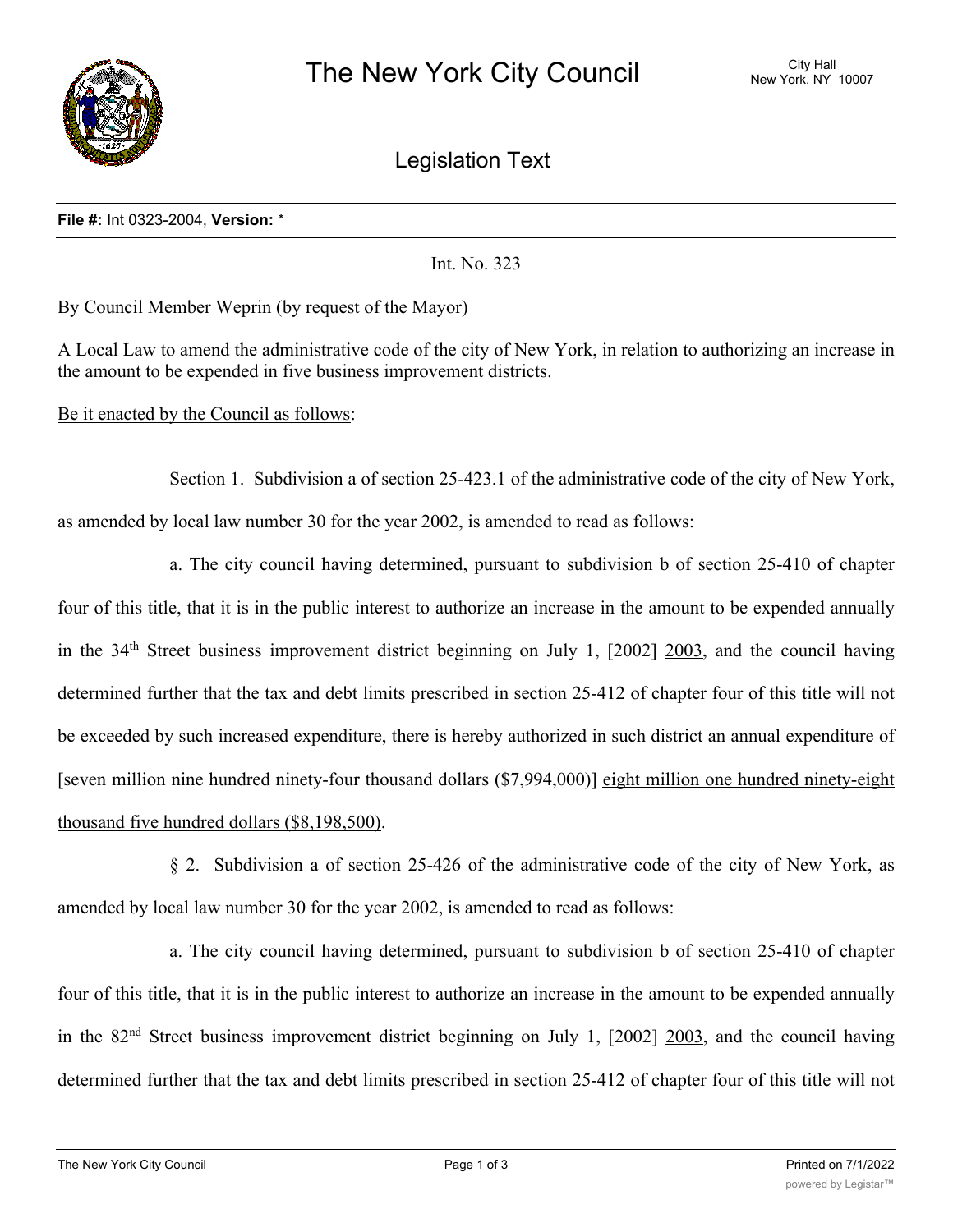be exceeded by such increased expenditure, there is hereby authorized in such district an annual expenditure of [one hundred fifty-seven thousand four hundred twenty dollars (\$157,420)] one hundred eighty-seven thousand dollars (\$187,000).

§ 3. Subdivision a of section 25-435 of the administrative code of the city of New York, as amended by local law number 30 for the year 2002, is amended to read as follows:

a. The city council having determined, pursuant to subdivision b of section 25-410 of chapter four of this title, that it is in the public interest to authorize an increase in the amount to be expended annually in the Flatbush Avenue business improvement district beginning on July 1, [2002] 2003, and the council having determined further that the tax and debt limits prescribed in section 25-412 of chapter four of this title will not be exceeded by such increased expenditure, there is hereby authorized in such district an annual expenditure of [two hundred ninety-one thousand two hundred dollars (\$291,200)] three hundred fourteen thousand five hundred twenty dollars (\$314,520).

§ 4. Chapter 5 of title 25 of the administrative code of the city of New York is amended by adding a new section 25-452.1 to read as follows:

 $§$  25-452.1 47<sup>th</sup> Street business improvement district

a. The city council having determined, pursuant to subdivision b of section 25-410 of chapter four of this title, that it is in the public interest to authorize an increase in the amount to be expended annually in the  $47<sup>th</sup>$  Street business improvement district beginning on July 1, 2003, and the council having determined further that the tax and debt limits prescribed in section 25-412 of chapter four of this title will not be exceeded by such increased expenditure, there is hereby authorized in such district an annual expenditure of three hundred thirty-one thousand three hundred sixty-seven dollars (\$331,367).

b. The amount of such expenditure to be levied upon each property in the district shall be determined in accordance with the method of assessment set forth in the  $47<sup>th</sup>$  Street business improvement district plan.